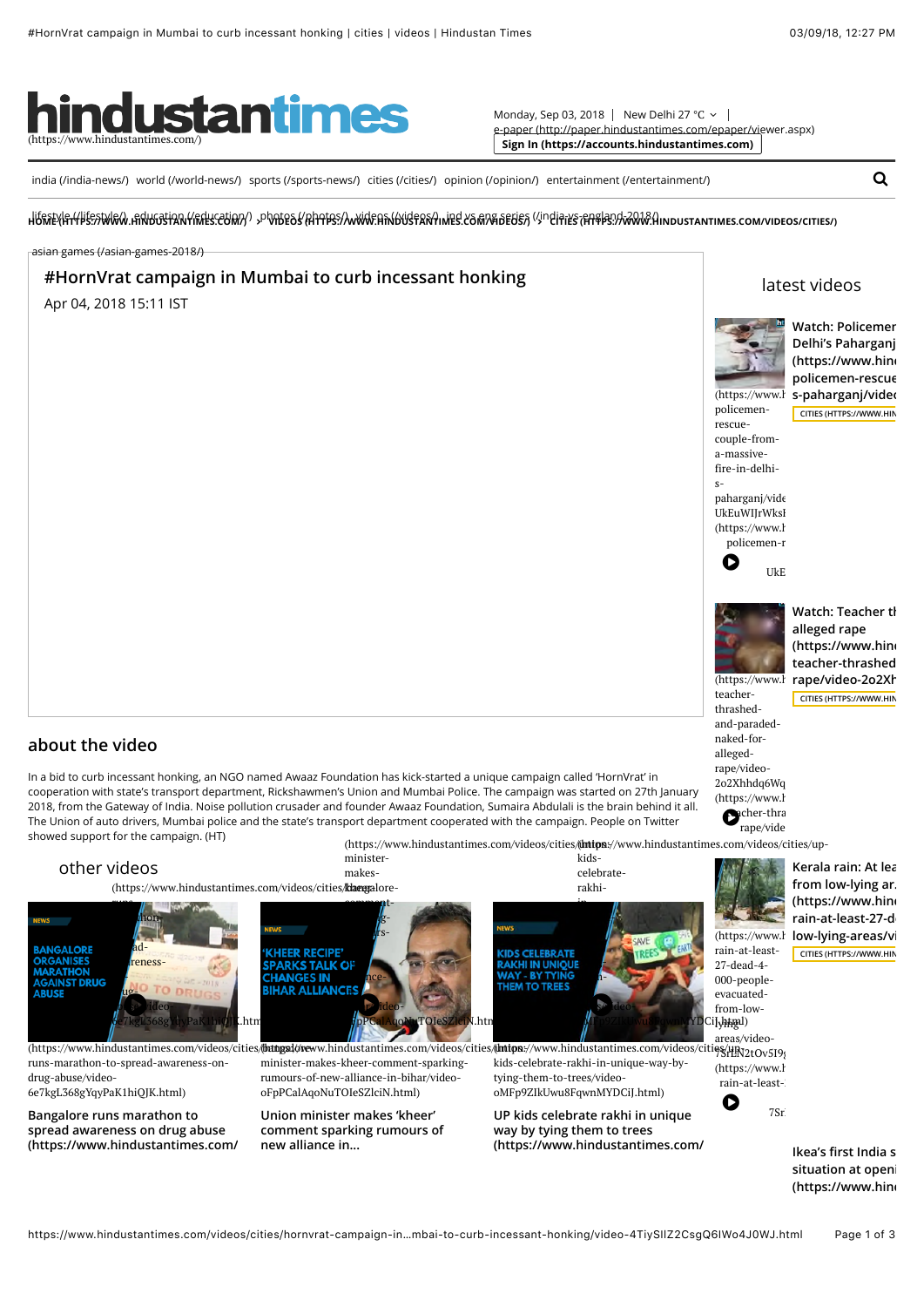# **you may like (https://popup.taboola.com/en/?template=colorbox&utm\_source=htmedialtd-hindustantimescom&[utm\\_medium=referral&utm\\_content=thumbnails-c:Below Video Player Thumbnails:\)](https://popup.taboola.com/en/?template=colorbox&utm_source=htmedialtd-hindustantimescom&utm_medium=referral&utm_content=thumbnails-c:Below%20Video%20Player%20Thumbnails:) (https://popup.taboola.com/en/?template=colorbox&utm\_source=htmedialtd-hindustantimescom&[utm\\_medium=referral&utm\\_content=thumbnails-c:Below Video Player Thumbnails:\)](https://popup.taboola.com/en/?template=colorbox&utm_source=htmedialtd-hindustantimescom&utm_medium=referral&utm_content=thumbnails-c:Below%20Video%20Player%20Thumbnails:) (https://popup.taboola.com/en/?template=colorbox&utm\_source=htmedialtd-hindustantimescom&[utm\\_medium=referral&utm\\_content=thumbnails-c:Below Video Player Thumbnails:\)](https://popup.taboola.com/en/?template=colorbox&utm_source=htmedialtd-hindustantimescom&utm_medium=referral&utm_content=thumbnails-c:Below%20Video%20Player%20Thumbnails:)**

[\(http://dermalmedix.com/cmd.php?ad=844520&utm\\_source=taboola&utm\\_medium=referral\)](http://dermalmedix.com/cmd.php?ad=844520&utm_source=taboola&utm_medium=referral)

**DermalMedix Skin Care [Doctor's New Discovery Makes Foot Calluses "Vanish"](http://dermalmedix.com/cmd.php?ad=844520&utm_source=taboola&utm_medium=referral)**

(http://dermalmedix.com/cmd.php?ad=844520&utm\_source=taboola&utm\_medium=referral) [\(http://gundrymd.com/cmd.php?ad=822792&utm\\_source=taboola&utm\\_medium=referral\)](http://gundrymd.com/cmd.php?ad=822792&utm_source=taboola&utm_medium=referral)

**Gundry MD [How To Correct Dark Spots and Revive Your Skin \(Try This Now\)](http://gundrymd.com/cmd.php?ad=822792&utm_source=taboola&utm_medium=referral)**

(http://gundrymd.com/cmd.php?ad=822792&utm\_source=taboola&utm\_medium=referral)

[\(https://ad.doubleclick.net/ddm/trackclk/N5762.2069703TABOOLA/B21077212.221964270;dc\\_trk\\_aid=420169237;dc\\_trk\\_cid=101793279;dc\\_lat=;dc\\_rdid=;tag\\_for\\_child\\_directed\\_tr](https://ad.doubleclick.net/ddm/trackclk/N5762.2069703TABOOLA/B21077212.221964270;dc_trk_aid=420169237;dc_trk_cid=101793279;dc_lat=;dc_rdid=;tag_for_child_directed_treatment=;tfua=)eatment=;tecatment=;tecatment=;tecatment=;tecatment=;tec

#### **Relax before takeoff with 2 United ClubSM passes**

**The United Explorer Card**

[\(https://ad.doubleclick.net/ddm/trackclk/N5762.2069703TABOOLA/B21077212.221964270;dc\\_trk\\_aid=420169237;dc\\_trk\\_cid=101793279;dc\\_lat=;dc\\_rdid=;tag\\_for\\_child\\_directed\\_tr](https://ad.doubleclick.net/ddm/trackclk/N5762.2069703TABOOLA/B21077212.221964270;dc_trk_aid=420169237;dc_trk_cid=101793279;dc_lat=;dc_rdid=;tag_for_child_directed_treatment=;tfua=) (https://article.everquote.com/?h1=startup&h2=brilliant\_company&auuid=c8d46ffb-9888-4866-8066-<br>0494b126db74&&tid=584&id=584&subid=2912&dt=dup&utm\_medium=htmedialtd-hindustantimescom&utm\_thumbnail=https%3A%2F%2Fstatic.evq1. 4d69-b2c4-52ac2f1e6309.jpg&campaign\_id=875189)

#### **[Hamden, Connecticut: You Don't Want To Miss This Free Service](https://article.everquote.com/?h1=startup&h2=brilliant_company&auuid=c8d46ffb-9888-4866-8066-0494b126db74&&tid=584&id=584&subid=2912&dt=dup&utm_medium=htmedialtd-hindustantimescom&utm_thumbnail=https%3A%2F%2Fstatic.evq1.com%2Fb655b12b-fe0c-4d69-b2c4-52ac2f1e6309.jpg&campaign_id=875189)**

**EverQuote Insurance Quotes**

(https://article.everquote.com/?h1=startup&h2=brilliant\_company&auuid=c8d46ffb-9888-4866-8066- 0494b126db74&&tid=584&id=584&subid=2912&dt=dup&utm\_medium=htmedialtd-hindustantimescom&utm\_thumbnail=https%3A%2F%2Fstatic.evq1.com%2Fb655b12b-fe0c-4d69-b2c4-52ac2f1e6309.jpg&campaign\_id=875189) [\(http://spicefit.com/cmd.php?ad=897101&utm\\_source=taboola&utm\\_medium=referral\)](http://spicefit.com/cmd.php?ad=897101&utm_source=taboola&utm_medium=referral)

### **[The Best Natural Calorie Burner You Can Eat?](http://spicefit.com/cmd.php?ad=897101&utm_source=taboola&utm_medium=referral)**

**ThermaSpice Supplement**

(http://spicefit.com/cmd.php?ad=897101&utm\_source=taboola&utm\_medium=referral) [\(http://juvetress.com/cmd.php?ad=879518&utm\\_source=taboola&utm\\_medium=referral\)](http://juvetress.com/cmd.php?ad=879518&utm_source=taboola&utm_medium=referral)

**JuveTress [Thinning Hair? Pour This On Your Head And Watch What Happens](http://juvetress.com/cmd.php?ad=879518&utm_source=taboola&utm_medium=referral)**

(http://juvetress.com/cmd.php?ad=879518&utm\_source=taboola&utm\_medium=referral)



[\(https://www.h](https://www.hindustantimes.com/videos/cities/ikea-s-first-india-store-witnesses-stampede-like-situation-at-opening/video-dzFSmJOF13RSOxgbKkXirK.html) s-first-indiastorewitnesses-

**Watch: Road was** (https://www.hind **road-washed-away-in-kerala-after-flash-floods/video**hzUc1yLfA970Nik (https://www.https://www.hi[ndustantimes.com/vid](https://www.hindustantimes.com/videos/cities/)eos/com/videos/

road-washedaway-inkerala-afterflashfloods/videohzUc1yLfA970 [\(https://www.h](https://www.hindustantimes.com/videos/cities/watch-road-washed-away-in-kerala-after-flash-floods/video-hzUc1yLfA970NikLzlHwCL.html)  $r$ **exa**-washed-and-floods- $h$ z**l** 

**[Ambulance rescu](https://www.hindustantimes.com/videos/cities/ambulance-rescues-girl-child-from-a-heap-of-garbage-in-delhi/video-nD4eCIBy1m7TQSDvXB5s9O.html) Delhi** (https://www.hind rescues-girl-child-[\(https://www.h](https://www.hindustantimes.com/videos/cities/ambulance-rescues-girl-child-from-a-heap-of-garbage-in-delhi/video-nD4eCIBy1m7TQSDvXB5s9O.html)i**nD4eCIBy1m7TQ! [CITIES \(HTTPS://WWW.HIN](https://www.hindustantimes.com/videos/cities/)** 

rescues-girlchild-from-aheap-ofgarbage-indelhi/videonD4eCIBy1m7



mainhoáil

**[First luxury cruise](https://www.hindustantimes.com/videos/cities/first-luxury-cruise-ship-begins-operation-in-varanasi/video-98xzWhcexr9hyax3kGrSqK.html) (https://www.hindustantimes.com/videos/cities/first**luxury-cruise-ship  $varanasi/video-98$ 

luxury-cruiseship-beginsoperation-invaranasi/video-98xzWhcexr9h [\(https://www.h](https://www.hindustantimes.com/videos/cities/first-luxury-cruise-ship-begins-operation-in-varanasi/video-98xzWhcexr9hyax3kGrSqK.html)  $\sum_{\text{aranasi}/\text{vid}}$ 

[\(https://www.h](https://www.hindustantimes.com/videos/cities/first-luxury-cruise-ship-begins-operation-in-varanasi/video-98xzWhcexr9hyax3kGrSqK.html)ttps://www.hi[ndustantimes.com/vid](https://www.hindustantimes.com/videos/cities/)eos/first-

**[\(https://www.hindustantimes.com/\)](https://www.hindustantimes.com/) [india \(/india-news/\)](https://www.hindustantimes.com/india-news/)** [delhi \(/delhi-news/\)](https://www.hindustantimes.com/delhi-news/) [gurugram \(/gurugram/\)](https://www.hindustantimes.com/gurugram/) [noida \(/noida/\)](https://www.hindustantimes.com/noida/) cities

[cricket \(/cricket/\)](https://www.hindustantimes.com/cricket/) [football \(/football/\)](https://www.hindustantimes.com/football/) [tennis \(/tennis/\)](https://www.hindustantimes.com/tennis/)

**[sports \(/sports-news/\)](https://www.hindustantimes.com/sports-news/)**

[sex & relationship \(/sex-](https://www.hindustantimes.com/sex-and-relationships/)

and-relationships/) fi[tness \(/health/\)](https://www.hindustantimes.com/health/)

**[lifestyle \(/lifestyle/\)](https://www.hindustantimes.com/lifestyle/) [photos \(/photos/\)](https://www.hindustantimes.com/photos/) [videos \(/videos/\)](https://www.hindustantimes.com/videos/) epaper**

**livemint [\(http://www.livem](http://www.livemint.com/)int.com/)**

**[\(http://paper.hindustantimes.com/epaper/view](http://paper.hindustantimes.com/epaper/viewer.aspx)er.aspx) [\(http://www.liveh](http://www.livehindustan.com/)industan.com/)livehindustan**

https://www.hindustantimes.com/videos/cities/hornvrat-campaign-i…mbai-to-curb-incessant-honking/video-4TiySIlZ2CsgQ6IWo4J0WJ.html Page 2 of 3

 $s$ -first-india-store  $at$ -opening/video-**[CITIES \(HTTPS://WWW.HIN](https://www.hindustantimes.com/videos/cities/)**